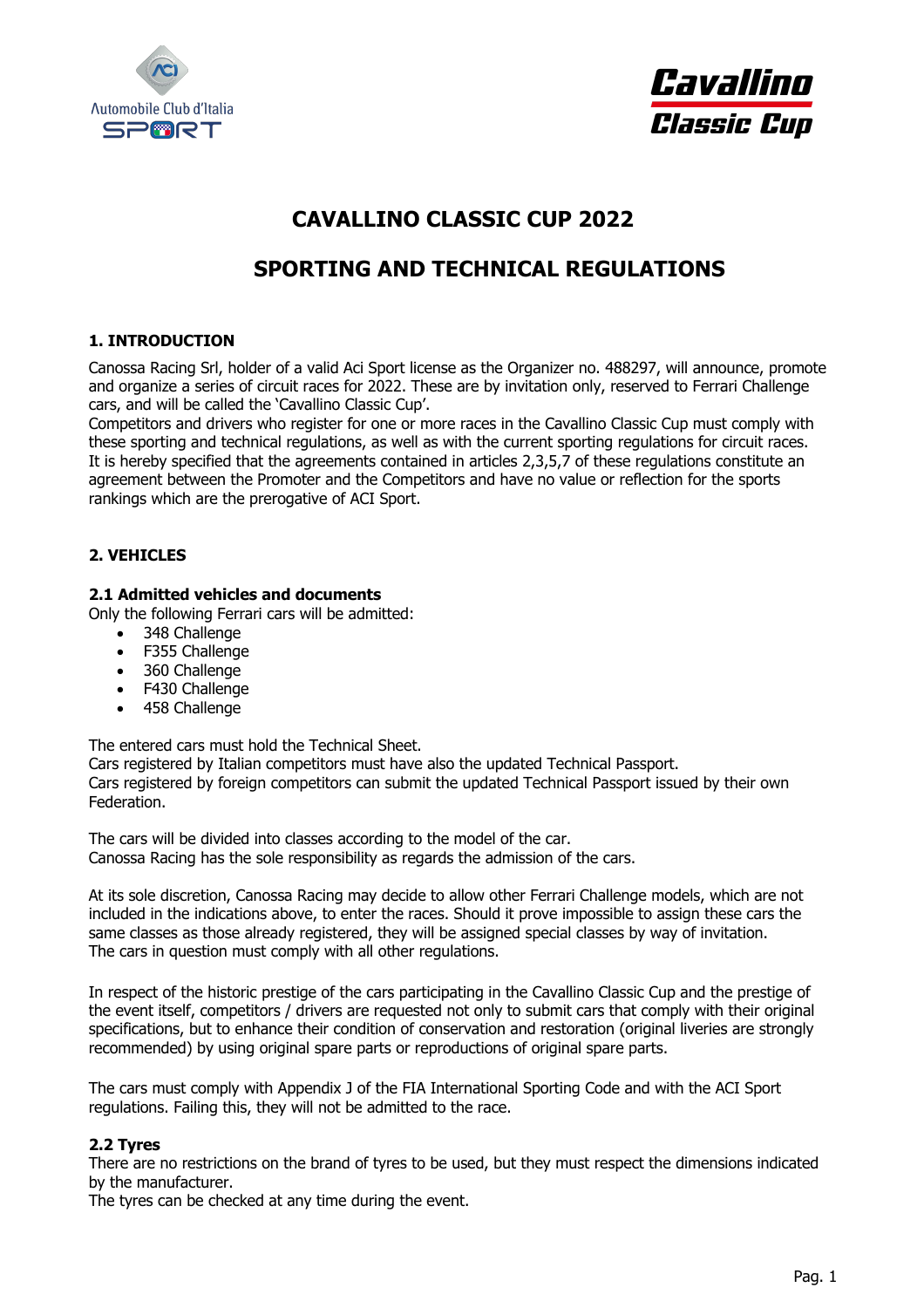



## **2.3 Replacement Cars**

Requests to replace a car admitted to the event must be sent in writing at least 2 days prior to the start of the race and may be accepted or refused at the incontestable discretion of Canossa Racing.

### **2.4 Safety**

All cars must comply with the provisions of Appendix J of the FIA International Sporting Code. As a partial exception to Appendix J of the FIA technical regulations:

- the positioning and assembly of the fuel tanks and its system must comply with the instructions provided by the manufacturer
- it is strongly recommended that the homologation of the tanks is still valid

#### **2.5 Race numbers**

The race numbers will be assigned to each car at the sole discretion of Canossa Racing. Each car will receive 3 race number stickers, to be attached as follows: right door, left door and bonnet (hood).

#### **2.6 Advertising**

The advertising spaces on the car will be exclusively those established and specified by Canossa Racing and will ensure full compliance with the R.N.S. by ACI SPORT.

Any personal sponsors of the competitor / driver must not impact on the image of the Cavallino Classic Cup and of the cars themselves. By registering, the competitors / drivers undertake to make their cars available to the Promoters and / or the Organizer, upon prior notice, for advertising and / or promotional purposes if requested.

The advertising spaces are as follows:

- n. 1 for sun visor sticker
- n. 3 for race number stickers
- n. 2 for Cavallino logo stickers
- n. 1 per verified sticker

These spaces may be modified at any time subject to notification.

The specific layout of the mandatory stickers will be confirmed at the scrutineering, including the positioning of the race numbers.

The exact positions of all the indicated stickers will be checked during the scrutineering. A penalty will be incurred in case of failure to comply, up to and including the non-admission to the race.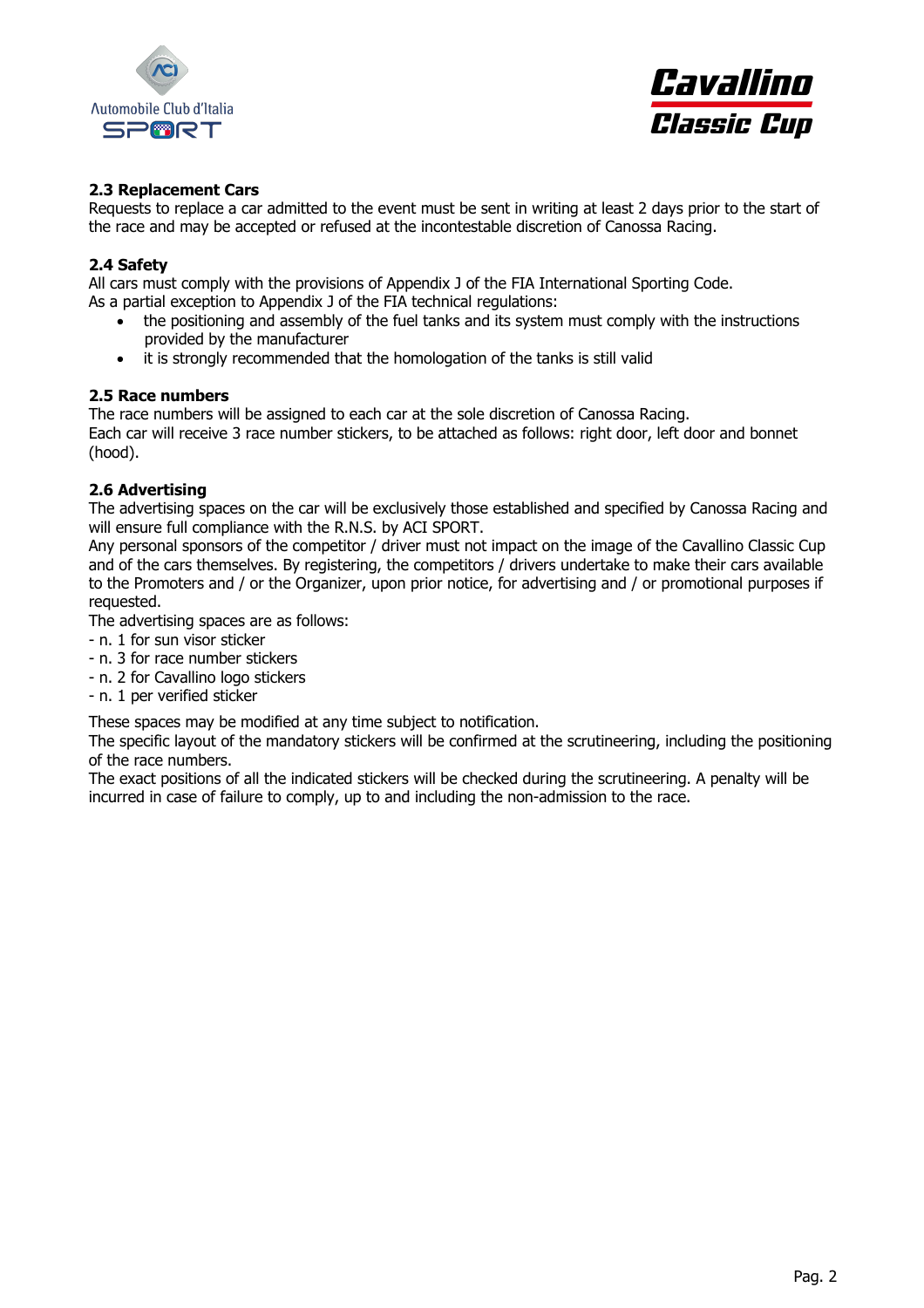



# **3. REGISTRATION**

# **3.1 Registration procedure**

Those wishing to participate in the Cavallino Classic Cup must complete the registration form available on the online website of the race in its entirety, including payment of the registration fee. https://canossa.com/racing/cavallino-classic-cup/

Only those who old a competitor's license can sign the application form.

Canossa Racing reserves the right to accept or refuse requests for participation with no obligation to give reasons for such refusal.

The fee will be fully refunded if applications are refused.

For further specifications, please refer to the online registration form.

## **3.2 Maximum number of participants**

A maximum number of entrants will be defined for each race, basing on the maximum capacity of each circuit where the race will take place.

When assigning the available places, Canossa Racing will examine the received applications, taking into consideration the interest and the sporting heritage of the cars and the nationality of the crews. Competitors / drivers who are excluded because the maximum number of participants has been reached will be put onto the waiting list.

#### **3.3 Crews**

Crews can be registered with 1 or 2 drivers who must hold a valid license.

Requests to make crew changes must be made at least 2 days before the start of the race. Drivers will be allowed multiple designations by way of exception to art. 80 of the National Sporting Regulations. Canossa Racing may accept changes and / or additional crews until the end of the pre-race checks, at its sole discretion.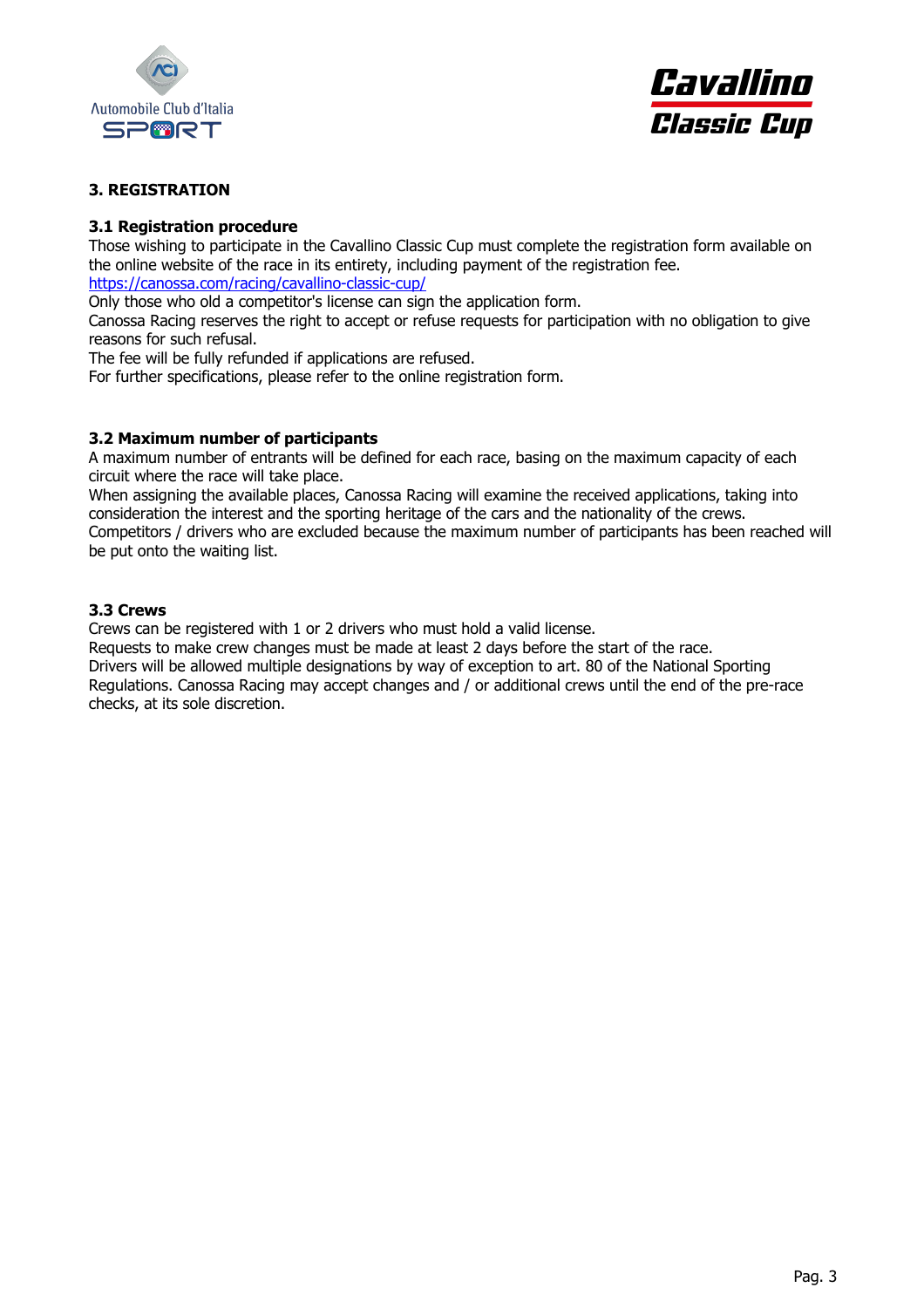



## **4. COMPETITORS AND DRIVERS**

## **4.1 Definitions**

Competitor as a physical person: registration signed by a driver who holds a competitor's license. Competitor as a legal entity: registration signed by a team, a company or other legal entity that holds a competitor's license.

Driver: cannot sign the registration and may only drive the car in the race.

#### **4.2 Admitted licenses**

Only drivers holding an international (including H extensions) or national (including H extensions) licence can be registered, according to the vehicle they are going to drive during the race.

All current FIA and ACI Sport regulations must be respected.

Drivers holding a license issued by a foreign Federation can participate in the races, since they are registered for ENPEA races. The admitted licenses are:

- A Circuit
- B Circuit
- C Circuit/Road
- D Circuit/Road

#### **4.3 Crew safety**

Crews must comply with the safety requirements of Annex L of the FIA International Sporting Code, especially as regards helmets, Hans and fireproof clothing.

The use of fireproof clothing, helmet and Hans is mandatory for all competitors / drivers and will be subject to verification during the race, without notice.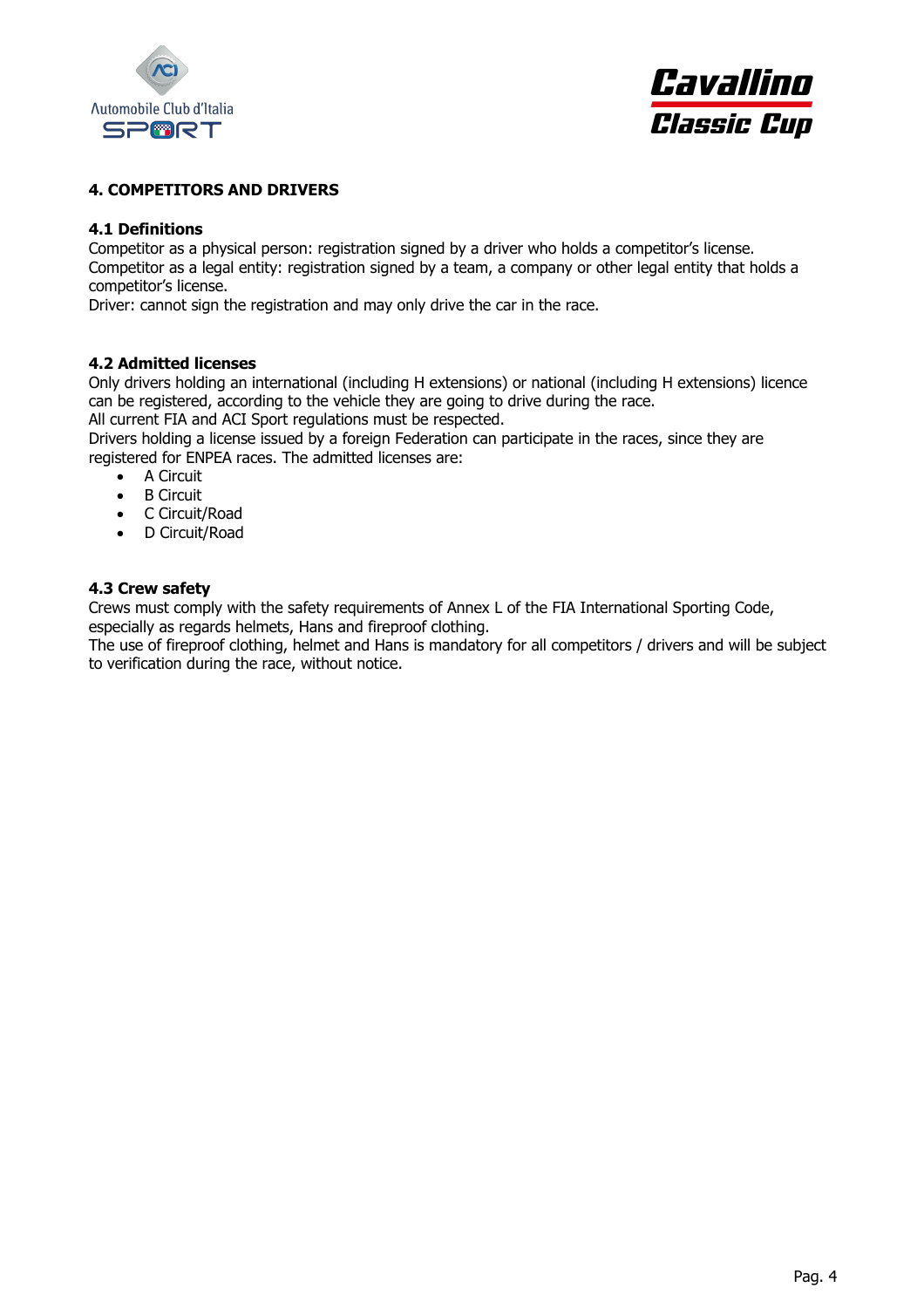



# **5. CALENDAR AND PROGRAM OF EVENTS**

## **5.1 Calendar**

The 2022 racing calendar will be as follows:

| Data                                  | <b>Circuito</b> | Evento                 | Organizzatore  |  |
|---------------------------------------|-----------------|------------------------|----------------|--|
| June 7 <sup>th</sup> -8 <sup>th</sup> | Red Bull Ring   | Challenge and GT Days  | Jochen 70 GmbH |  |
| October $1st$                         | Varano Circuit  | Canossa Racing Weekend | Canossa Racing |  |
| October 22nd-23rd                     | Misano Circuit  | Italian Speed Festival | Canossa Racing |  |

Canossa Racing reserves the right to make any changes to the racing calendar.

#### **5.2 Format**

The format of each race will be as follows:

#### RED BULL RING

- a 25' free practice session
- two 20' qualifying sessions
- $\bullet$  a 45' race

#### VARANO

- a 25' free practice session
- two 15' qualifying sessions
- two 20' races

#### MISANO

- a 25' free practice session
- two 20' qualifying sessions
- $\bullet$  a 45' race

#### **5.3 Program**

The program of events will be as follows:

- Red Bull Ring
	- o Tuesday: pre-race checks, briefing, free practice, and a qualifying session
	- o Wednesday: second qualifying session and race
- Varano
	- o Friday: extra free practice
	- o Saturday: pre-race checks, briefing, free practice, qualifying sessions, and races
- Misano
	- o Saturday: pre-race checks, briefing, free practice, and a qualifying session
	- o Sunday: second qualifying session and race

Canossa Racing reserves the right to make any changes to the program of events.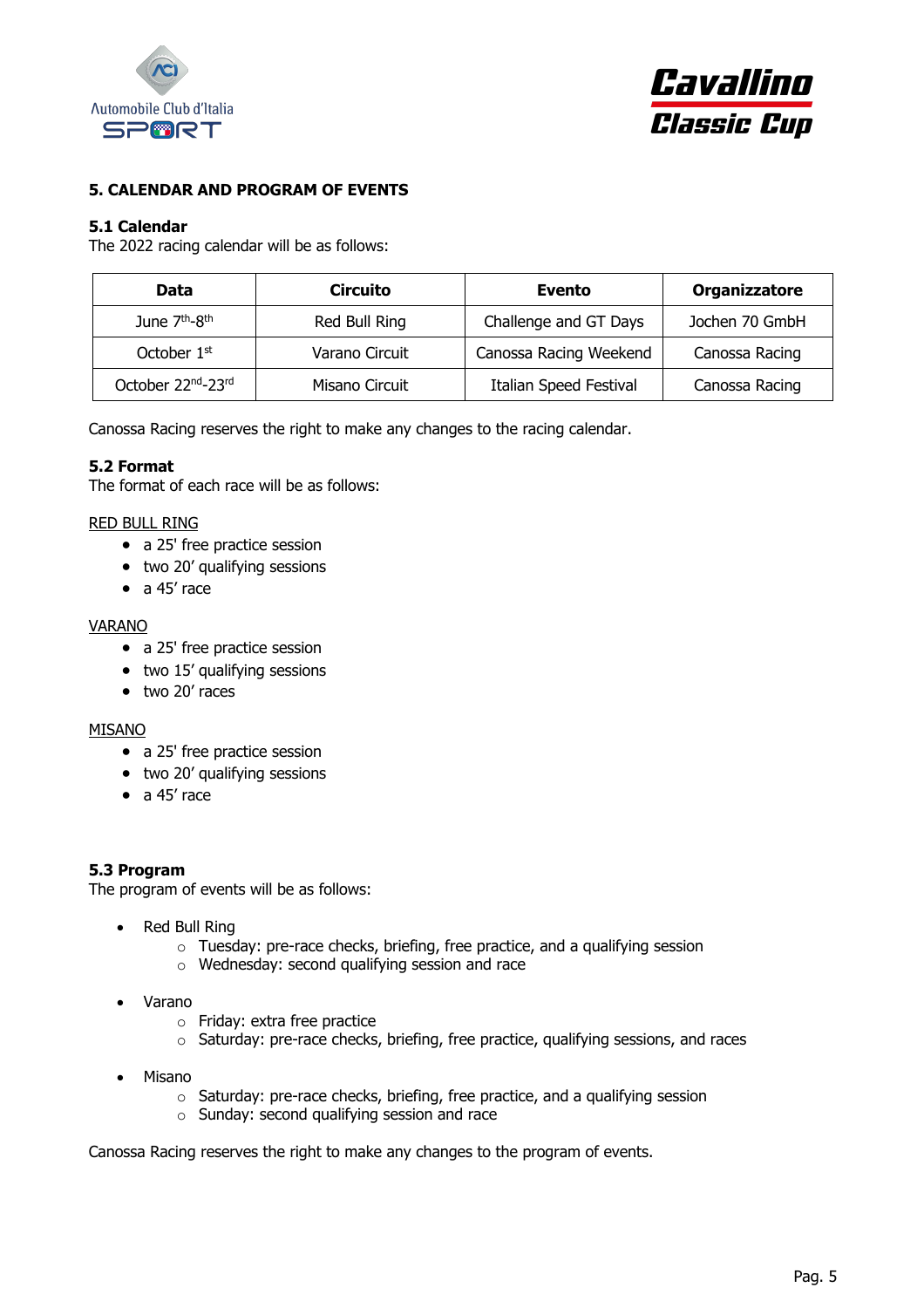



# **6. EVENTS DETAILS**

## **6.1 Administrative checks**

The administrative checks will take place prior to the first scheduled race or to the first participation of the competitor / driver, according to the race program.

The organizer will be responsible for carrying out the sporting checks for subsequent races.

Canossa Racing accepts at its sole discretion any changes and / or additional crews / cars up to the end of the administrative checks. Competitors / drivers who fail to comply with the sporting documents will not be able to take part in the event.

## **6.2 Scrutineering**

The scrutineering will be carried out prior to each scheduled race as per calendar.

In addition, specific scrutineering will be carried out on a sample basis during the sporting season, as determined by Canossa Racing.

The cars must be made available to the scrutineers for each race weekend, starting from the publication of the list of admitted cars and up to the opening of the parc fermè.

The cars will not be able to leave / re-enter the paddock, unless formal request is received and prior authorization is granted by Canossa Racing.

Should the disassembly and reassembly of any parts of the checked car be necessary during a technical inspection, the competitors / drivers will not be able to request any refund even if the car complies with the regulations.

Cars failing to comply with the indicated regulations will not be admitted to the race.

#### **6.3 Clothing check**

The compliance of fireproof clothing will be checked prior to the first scheduled race or prior to the first participation of the competitor / driver, according to the race program.

The completed and signed clothing form must be present at the scrutineering.

Checks will be carried out during the sporting season at any time during the events.

#### **6.4 Briefing**

The Briefing with the Clerk of the Course will be held at each race in the communicated ways. Attending the briefing is mandatory for all competitors / drivers; anyone failing to attend will be sanctioned as per ACI regulation until not being allowed to take part in the competition program.

#### **6.5 Transponder**

Competitors / drivers are obliged to collect and correctly install the transponder on the admitted car. The relative instructions will be communicated for each race.

A charge of 500 euros + VAT will be incurred in case of failure to return the transponder and / or in case of damage.

#### **6.6 Free practice**

Only cars entered in the race may take part in the free practice sessions. Free practice will take place as scheduled. Free practice is not mandatory.

# **6.7 Qualifying sessions**

Qualifying sessions will take place as scheduled.

Qualifying sessions are mandatory; all verified drivers must complete a minimum of one timed lap. In case of a car with two drivers, and in case of more than one qualifying sessions, each driver must participate in only one qualifying session. (For example: Driver 1 participates at qualifying session 1 – Driver 2 participates at qualifying session 2).

In the event of a proven technical problem with the car the driver who did not take part in the qualifying session must submit a written petition to the Clerk of the Course to be admitted to the starting grid, in order to avoid the application of a penalty. The Stewards have the right to admit to the race drivers who did not take part in the qualifying sessions due to technical reasons, in compliance with current ACI Sport regulations.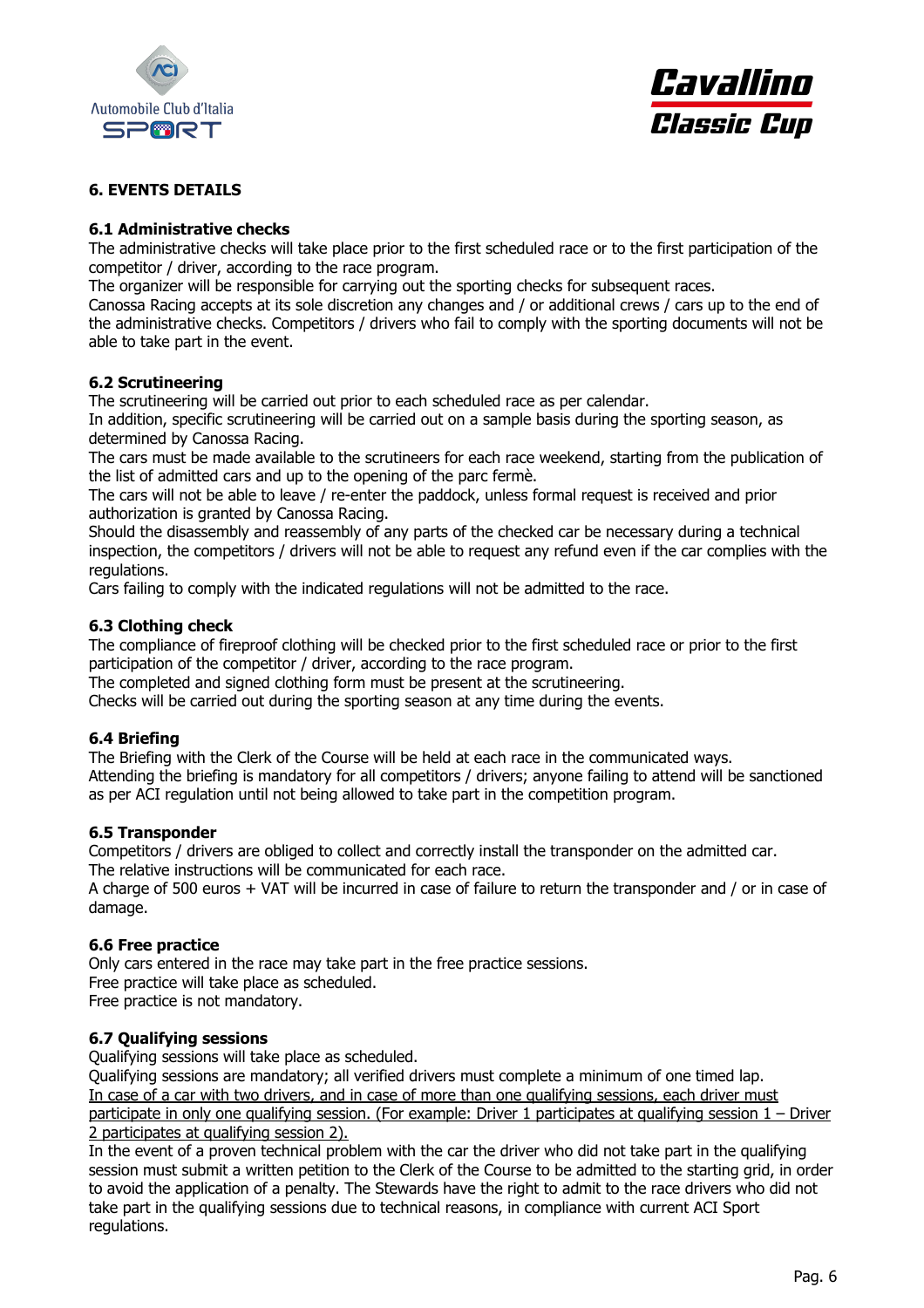



## **6.8 Races**

The races will take place as scheduled:

# RED BULL RING:

a 45' race

The starting grid will be assigned according to the results of the 2 qualifying sessions.

### VARANO:

two 20' races

The starting grid of Race 1 will be assigned according to the classification of the Q1 qualifying session. The starting grid of Race 2 will be assigned according to the classification of the Q2 qualifying session. In case of a car with two Drivers:

The Driver who takes part in the Q1 qualifying session will have to take part in the Race 1. The Driver who takes part in the Q2 qualifying session will have to take part in the Race 2.

## MISANO:

a 45' race

The starting grid will be assigned according to the results of the 2 qualifying sessions.

The start will be in "rolling start" mode.

After 50% of the expected race time, this will be considered valid in all respects.

# **6.9 Notification of the first driver (Red Bull Ring and Misano)**

Crews formed by two drivers must confirm the name of the driver who will start first in the race using the specific form provided.

The deadline for submitting the completed form is at the beginning of the expected briefing. Failure to submit the form will incur a penalty, at the sole discretion of the Stewards.

# **6.10 Notification of the qualifying Driver (Varano)**

Crews made up of two drivers must confirm the name of the driver who will take part the first session of qualifying Q1.

The deadline for submitting the completed form is at the beginning of the expected briefing. In case of failure to submit the form, a penalty will be applied, at the sole discretion of the Stewards.

# **6.11 Pit stop**

The pit stop (driver change), present only in the race of Red Bull Ring and Misano, lasts 5' (5 minutes) in addition to the pit lane time of the circuit where the race takes place, which will be notified during the briefing.

The pit stop must be taken between the 15<sup>th</sup> and 30<sup>th</sup> minute of the race.

During the pit stop, the car must stop in the pit lane, in the working area, with its wheels stationary for the entire duration of 5 minutes.

It is up to the driver to decide whether to leave the car's engine running or to switch it off.

During these 5 minutes, the only work allowed on the car is:

- check of tyres pressure
- cleaning of lights and windshield
- change of driver (in case of two drivers)

Any other intervention can begin at the end of the 5 minutes. **Refueling is strictly prohibited**.

#### **6.12 Changing car during the race**

If a competitor is unable to take part in a session for technical issues that cannot be fixed on site, he may request the replacement of the admitted car, using the appropriate form within 1 hour before the start of the next session.

The new car will undertake the scrutineering checks.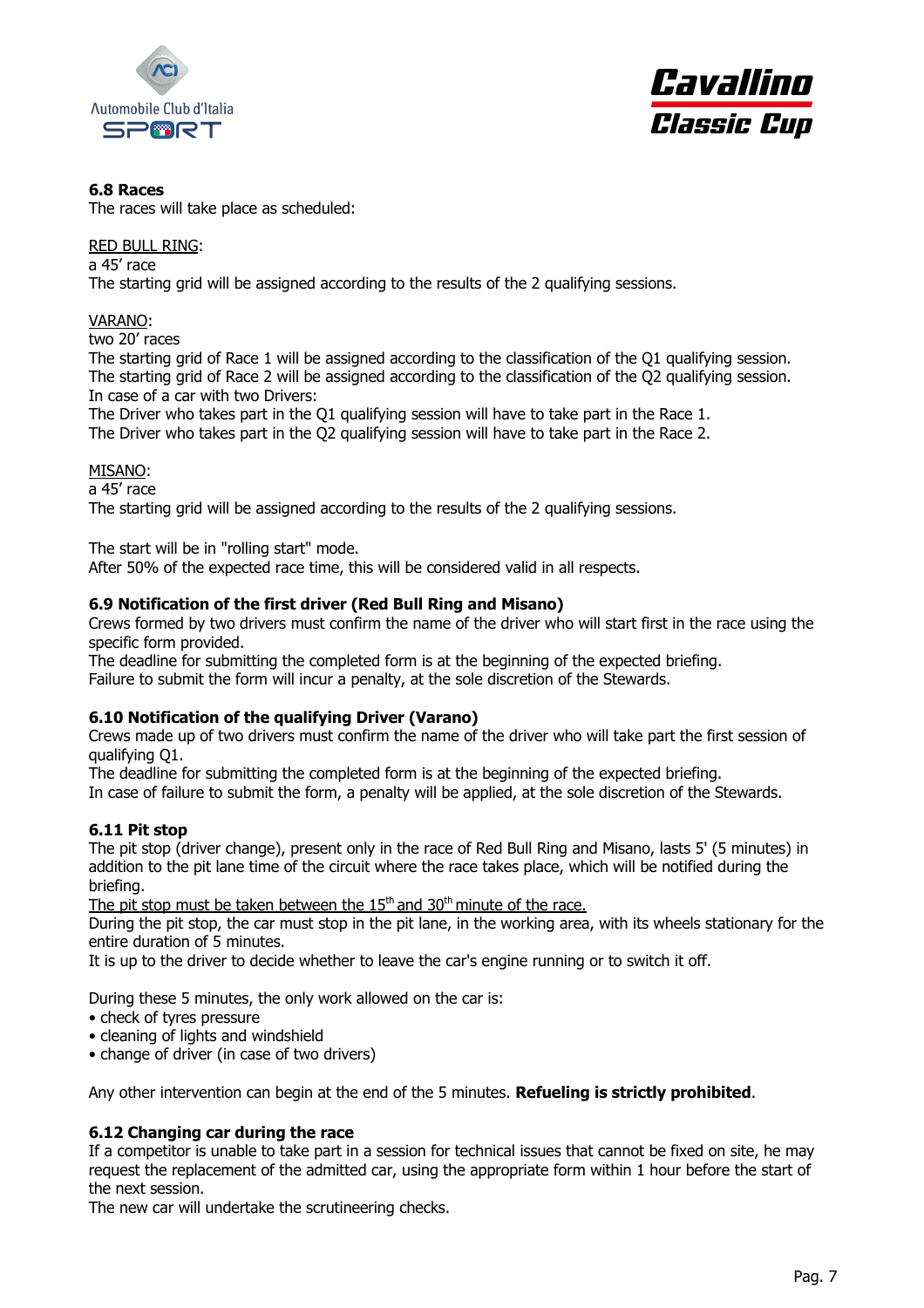

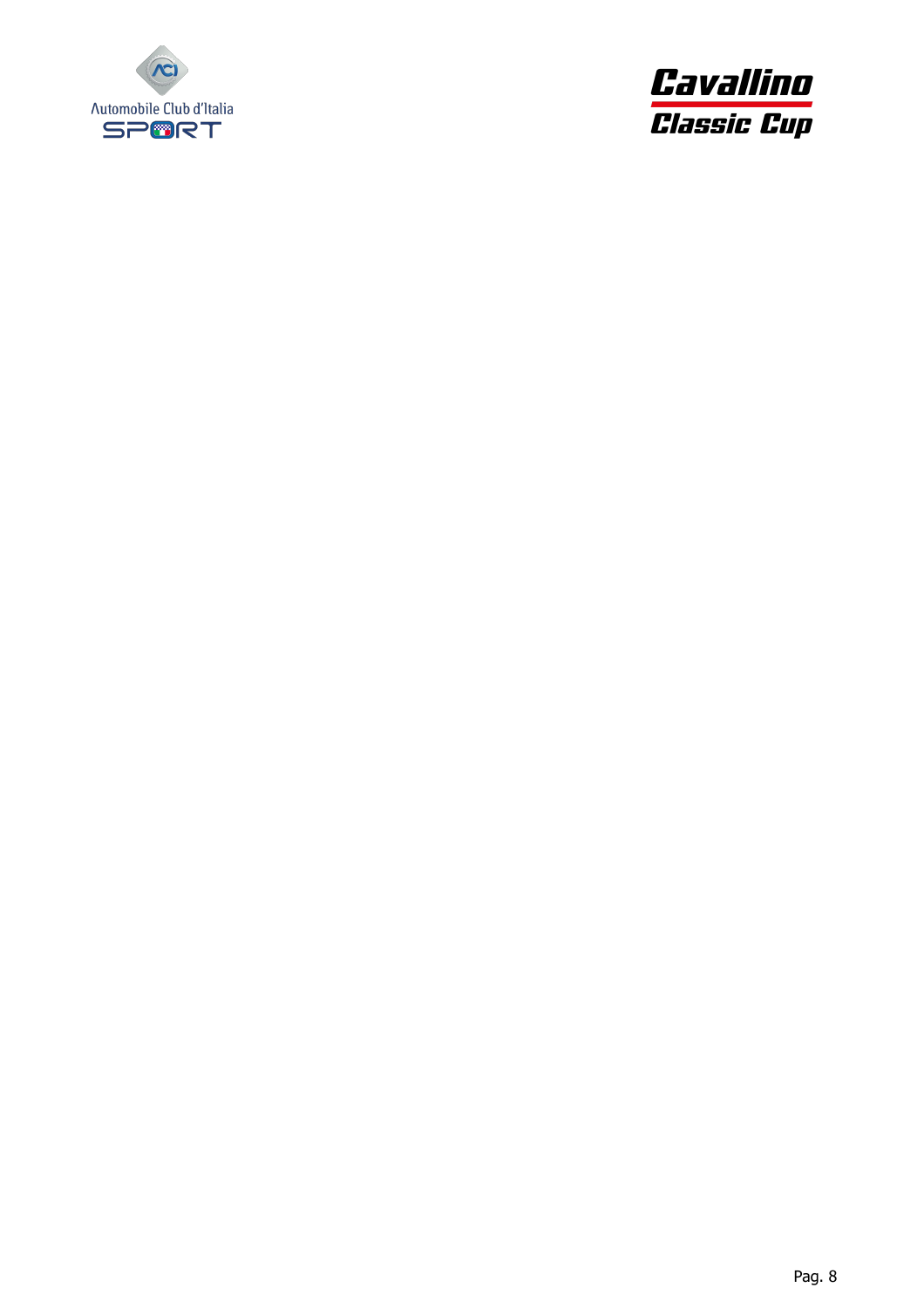



# **7. RANKINGS, AWARDS AND SCORES**

### **7.1 Single race rankings**

The following rankings will be drawn up at the end of each race:

- overall ranking
- overall ranking of the class

## **7.2 Awards for single race**

At the end of each race, the following prizes will be awarded:

- overall ranking
	- $\circ$  from the first to the third classified crew: cup for each driver
- overall ranking of the class
	- $\circ$  from the first to the third classified crew: cup for each driver

## **7.3 Scores for the championship ranking**

At the end of each race, the scores will be added together and assigned, and this will decide the final championship ranking.

The scores will be of two types:

1) based on the position in the ranking referred to the class and based on the number of cars admitted for each class - POSITION IN THE CLASS RANKING

2) based on the historicity of the car - CHALLENGE INDEX PERFORMANCE

The scores will be added together

| <b>POSITION IN THE RANKING BY CLASS</b> |       |       |       |       |       |       |                |  |
|-----------------------------------------|-------|-------|-------|-------|-------|-------|----------------|--|
|                                         |       |       |       |       |       |       |                |  |
| <b>VERIFIED</b>                         | 10    | າ∘    | 20    | 40    | ᄗ     | FΟ    |                |  |
|                                         | Place | Place | Place | Place | Place | Place | Place and more |  |
|                                         |       |       |       |       |       |       |                |  |
|                                         |       |       |       |       |       |       |                |  |
|                                         |       |       |       |       |       |       |                |  |
| 3 o +                                   |       |       |       |       |       |       |                |  |

Should the race be interrupted, the above scores will be modified and assigned as follows:

- actual race time elapsed up to 20% score reduced by 70%
- actual race time elapsed from 20% to 50% score reduced by 50%
- actual race time elapsed from 50% onwards full score (no changes)

The assigned score, based on the class position in the ranking, for Varano and Misano races will be multiplied by the following coefficients:

Varano: score obtained multiplied by coefficient 2

Misano: score obtained multiplied by coefficient 1,5

#### **CHALLENGE INDEX PERFORMANCE**

| <b>CLASS</b>   | <b>POINTS</b> |  |  |  |
|----------------|---------------|--|--|--|
| 348 Challenge  | 7,5           |  |  |  |
| F355 Challenge | 6             |  |  |  |
| 360 Challenge  | $\cdot$ 5     |  |  |  |
| F430 Challenge |               |  |  |  |
| 458 Challenge  |               |  |  |  |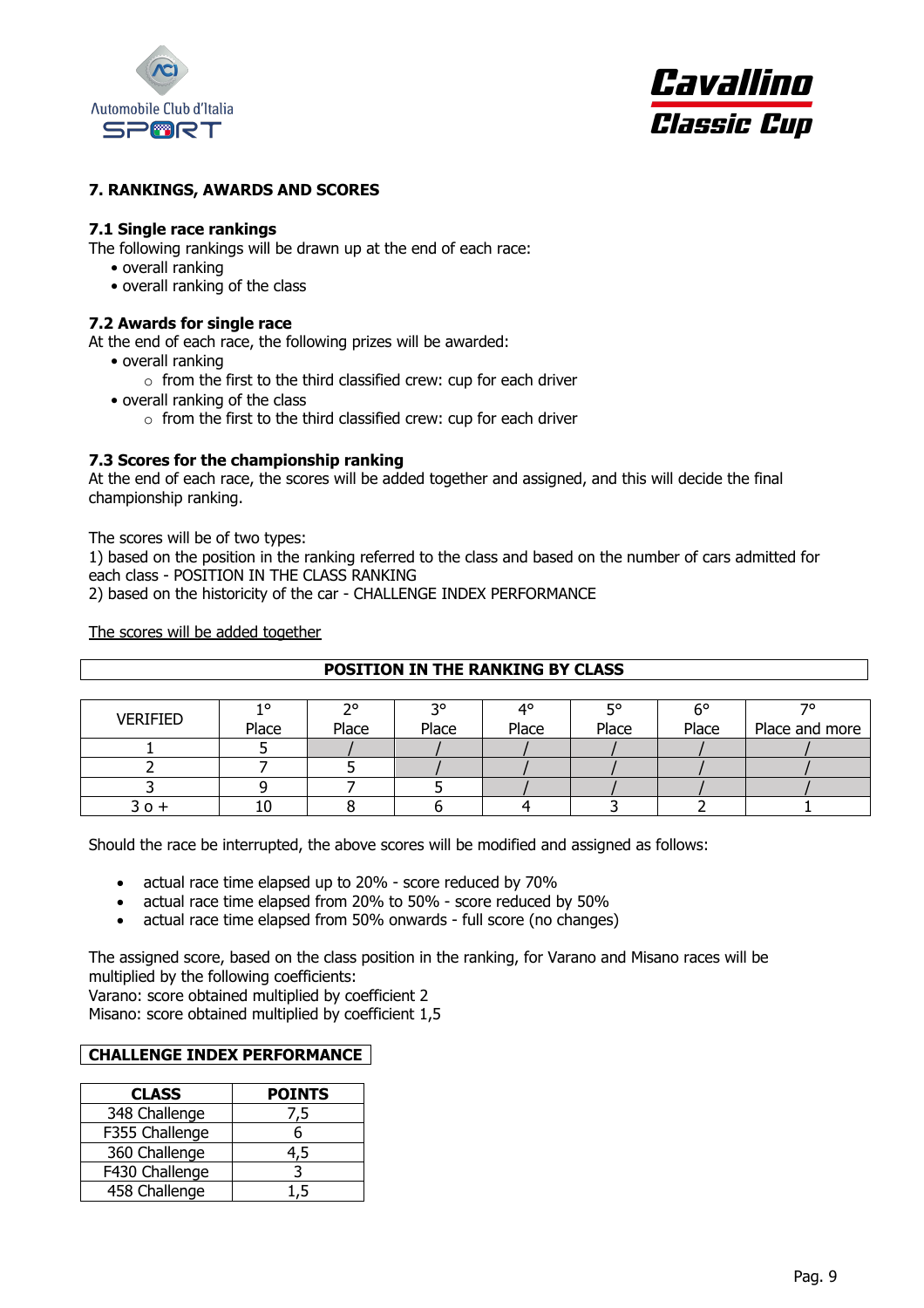



### **7.4 Championship ranking**

The following rankings will be drawn up at the end of the sporting season:

- overall championship ranking
- overall championship ranking by class
- overall championship ranking by Team

The rankings will be compiled by adding the accumulated scores as per art 7.3

Admission to the overall general classification of the championship requires participation in at least 2 of the 3 races scheduled for the season.

The winner will be the one that has acquired highest scores

As regards the Team classification, a Team must check at least 3 cars for each race to get points at each race. Only the highest score of the overall championship ranking among the Team drivers will go towards the counting of the Team ranking.

The winner will be that one that has acquired highest scores

#### **7.5 Championship awards**

At the end of the sports season, the following prizes will be awarded:

- overall championship ranking
	- $\circ$  from the first to the third classified crew: a cup for each driver
- overall championship ranking by class
	- $\circ$  for the first classified crew: a cup for each driver
- overall championship ranking by team
	- $\circ$  for the first classified: one cup per team

#### **7.6 Ex Aequo**

In the event of ex aequo between two or more crews, the best ranking position will be determined by the highest number of first places; if this does not resolve the ex aequo, the best ranking position will be determined by the highest number of second places and so on.

# **8. FINAL SCRUTINNERING, COMPLAINTS AND FEES**

#### **8.1 Final scrutineering**

At the end of each race, the cars will be subjected to a final inspection.

During this phase the competitor or his delegate must be present at the place of the scrutineering. Competitors accept that for the final checks, they will not be granted any refund even in the event of a favorable outcome.

#### **8.2 Complaint fee**

A complaint fee will be applied in accordance with the current Aci Sport regulations.

#### **8.3 Additional fees**

If the final check requires the disassembly and reassembly of parts of the car (engine, transmission, steering, brakes, electrical system, bodywork, etc.), the complainer will bear all costs for the required intervention.

#### **8.4 Appeal fee**

An appeal fee will be applied in accordance with the current Aci Sport regulations.